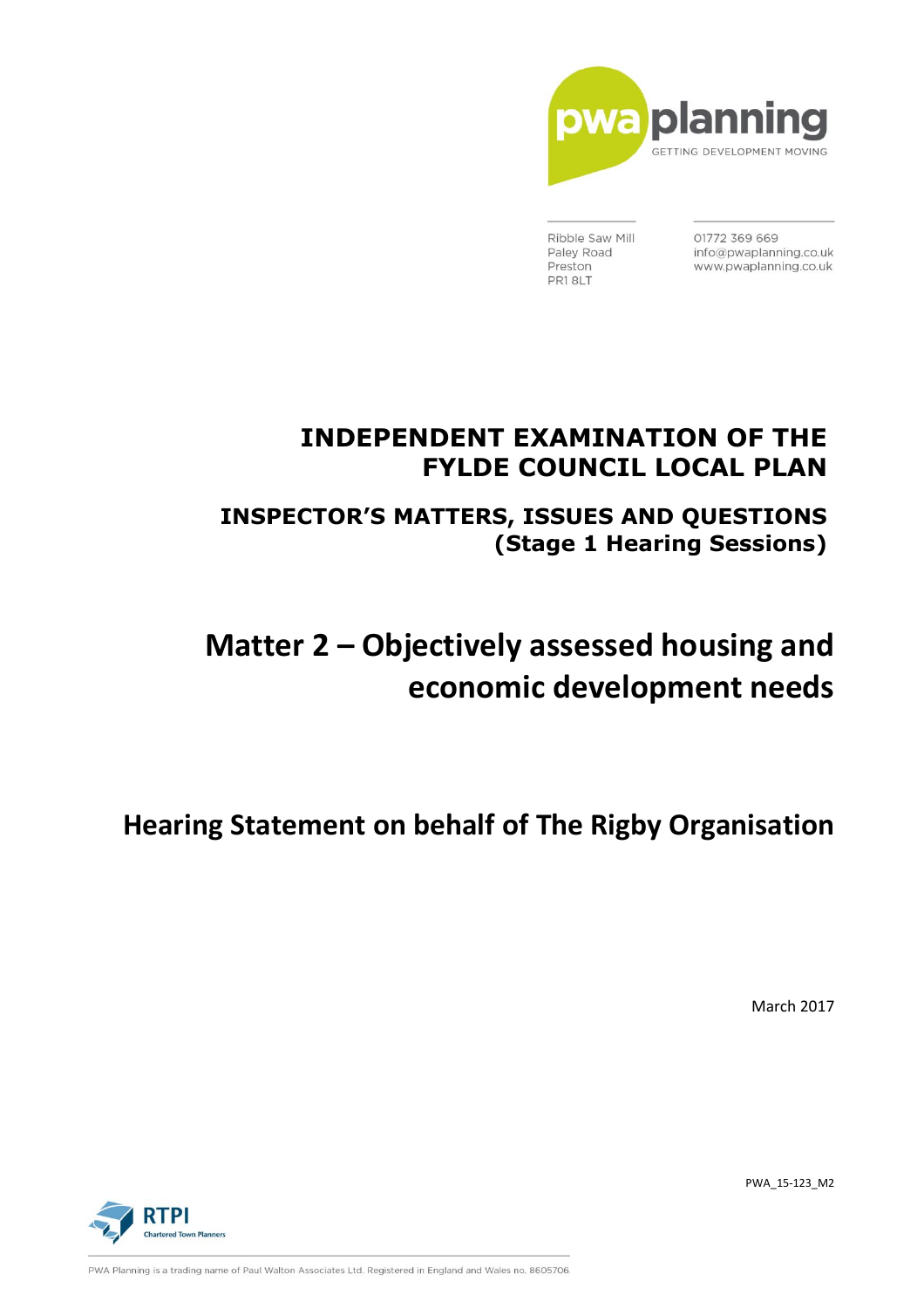

# **1. INTRODUCTION**

- 1.1. PWA Planning is retained by The Rigby Organisation (RO) in respect of a number of sites across Fylde Borough, including land within Wrea Green as well as land close to Junction 3 of the M55 Motorway and north of Kirkham / Wesham.
- 1.2. On behalf of RO additional employment land allocations are sought close to M55 Junction 3 as well as additional housing land allocations within the key settlement of Wrea Green.
- 1.3. The statement responds to selected questions set out within Matter 2 of the Inspector's Matters, Issues and Questions. The responses should be read together with the comments previously provided on the submission version of the Local Plan.
- 1.4. This statement is intended to follow the format provided by the Inspector in her MIQs document dated 06 February 2017.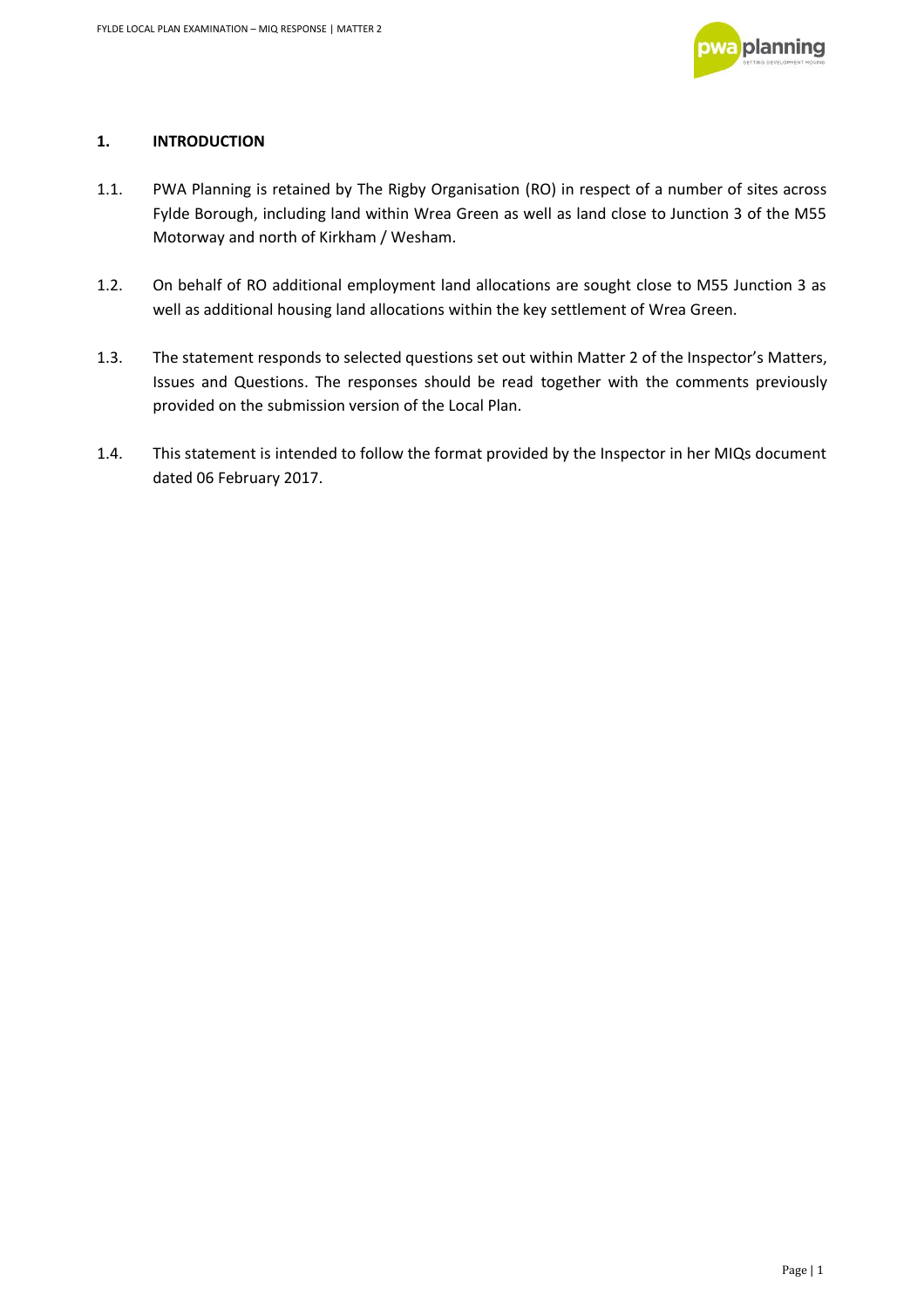

#### **Matter 2 – Objectively assessed housing and economic development needs**

#### **Question 11.**

**Does the identified Fylde Coast HMA provide a robust and appropriate basis for assessing housing needs?** 

1.5. Yes we consider the Fylde Coast HMA to provide an appropriate basis for assessing housing needs.

#### **Question 12.**

**The SHMA and its Addendums identify the OAN figure for Fylde as a range, based on the 2012-based sub-national household projections (SNHP). The DCLG released its 2014-based SNHP in July 2016. The Council refers to there being only a 1% difference in projected household numbers between the 2012 and 2014-based projections, though this is over slightly different timescales. Further to my initial questions to the Council (EL1.001a), its response (EL1.001b) indicates that the actual increase is less than 1% taking account of the different periods and it is not considered that this has any significant implications for the OAHN. Is this justified by the evidence? Is the use of the 2012-based sub-national household projections as a 'starting point' for identifying the OAHN appropriate? What bearing, if any, would the latest household projections have on the assessment of the OAHN?**

1.6. There can be little doubt that, given the availability of the 2014 based sub-national household projections, these should be used as a basis for calculating future housing needs. This approach is required by national guidance. It is neither clear that the increase will be as modest as the Council suggest, nor that this will not have any significant implications for the OAHN, particularly as the Council acknowledge that the figure of 370 dpa represents only a base level of demographic need.

# **Question 13.**

# **Is the OAHN range of figures identified in the SHMA soundly based?**

1.7. There is no fundamental disagreement with the range of figures, however the use of the latest household projections will further reinforce the need to choose a figure at the upper end of the range, if not beyond – taking into account other matters related to the duty to cooperate.

#### **Question 14.**

**Does the assessment of OAHN take sufficient account of market signals as well as other market indicators in relation to the balance between the demand for and supply for housing?** 

1.8. The figure for OAHN chosen by the Council does not take sufficient account of market signals, given levels of demand for housing in Fylde and the need to address needs in the neighbouring district of Wyre.

#### **Question 15.**

#### **Has the assessment of OAHN taken account of other factors including vacancy rates and second homes?**

1.9. We have no further comments.

#### **Question 16.**

**In relation to affordable housing:**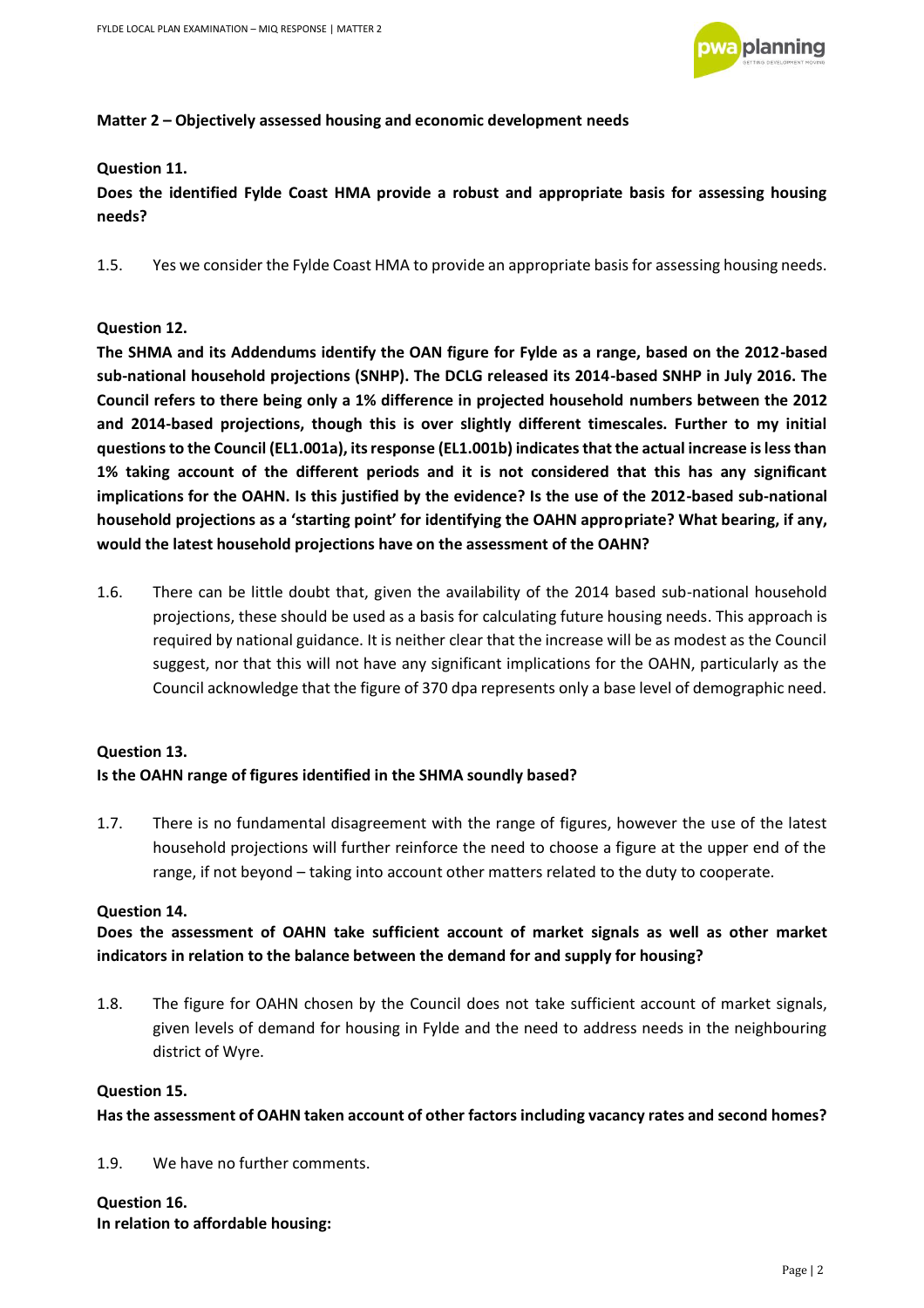

### *a) Is the SHMA's methodology for assessing affordable housing needs robust and in line with Government guidance?*

1.10. We have no reason to dispute this.

# *b) The Plan recognises that the full amount of affordable housing needed per annum is not deliverable. Has the Council considered the option of a higher housing requirement to assist in delivering more affordable dwellings?*

1.11. It does not appear that the Council has given due consideration to an overall increase in the housing requirement in an effort to plan to better meet the affordable housing needs of the Borough. Again this suggests that a higher housing requirement, certainly towards the upper end of the range identified in the SHMA, is called for.

#### **Question 17.**

**Have the needs of particular groups (e.g. the elderly) and types of housing (e.g. private rented, selfbuild) been satisfactorily assessed?** 

1.12. We have no further comments.

#### **Question 18.**

## **Have employment trends been appropriately taken into account? Is the OAHN aligned with forecasts for jobs growth?**

1.13. No. There is little evidence that the OAHN is aligned accurately with forecasts for jobs growth, either within the SHMA or the Employment Land Review. The choice to adopt a housing need figure at the lower end of the range is not adequately justified, certainly when considered against realistic forecasts for jobs growth.

#### **Question 19.**

**In relation to gypsies, travellers and travelling showpeople, and further to the Council's additional evidence provided (EL1.002) following my initial questions (EL1.001a), what is the objectively assessed housing need up to 2032? Is this new identified need soundly based, consistent with national policy and supported by robust and credible evidence? What implications does this have in relation to the housing requirement for gypsies, travellers and travelling showpeople as set out in Policy H5?** 

1.14. We have no further comments

#### **Issue 4**

**Are the objectively assessed economic development needs clearly identified, supported by robust and credible evidence and consistent with national policy?** 

#### **Question 20**

**Has the functional economic market area been adequately defined?** 

1.15. We have no further comments.

#### **Question 21**

**The SHMA assesses a range of economic development forecasts. What are the job needs and role of Fylde economically? What is the objectively assessed economic development need for the Borough?** 

1.16. This is principally a matter to which the Council can respond.